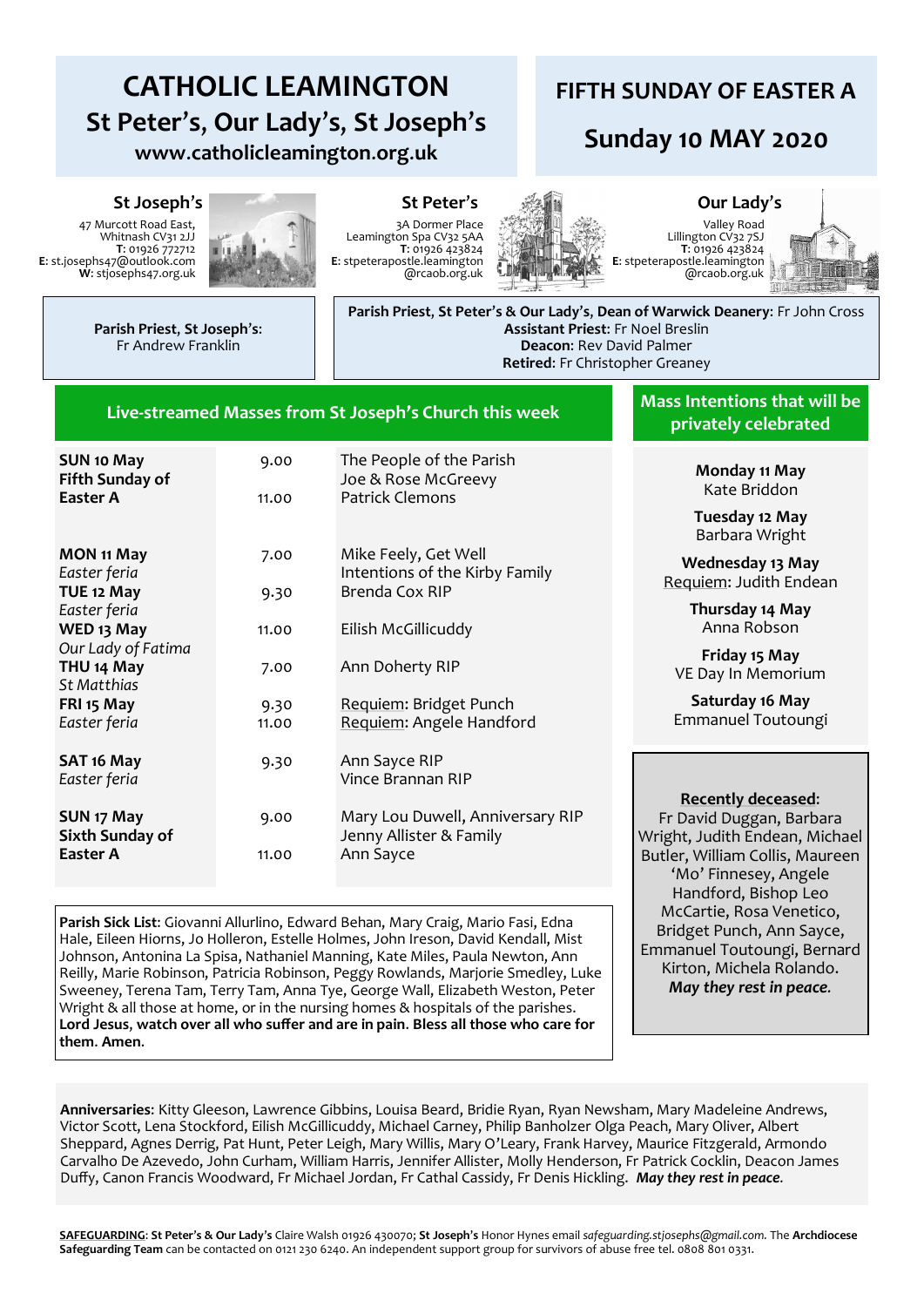## **CATHOLIC LEAMINGTON** : **Fifth Sunday of Easter A**, **10 May 2020**

### **Dear Parishioners**

"*Do not let your hearts be troubled. Trust in God still and trust in me*".

These words from St John are often read at funerals. John 14:1-6 is a popular choice of reading because it contains so much for us to think about. At the moment our hearts are more than a little troubled. We are still in the grip of a pandemic. This troubles us and I am sure it has also frightened us. So, what can we do about it?

Well quite simply we can trust God and his Son Jesus Christ. Trust is not always easy, especially if we have been hurt or we are frightened or afraid. The disciples in the Gospel were frightened and needed to learn how to trust once again. This week as we listen to this Gospel passage, we remember that even when we are afraid, we are called to trust God, and his son Jesus Christ who is our way our truth and our life.

Every blessing, Fr Andy.

## **Our Lady**'**s & St Peter**'**s**

**The Standing Order forms** so promptly returned by many parishioners were not processed until after April due to our local branch of NatWest bank being closed to customers. Please bear with us. Your account should show

payment to either St Peter's or Our Lady's for May. When you check your bank statement, if a payment was not made from your account in April I would be really grateful if you could make up the difference by sending a cheque made payable to either St Peter's Church or Our Lady's Church or please call up for the BACS information to make a transfer. I apologise for asking, but the parish income has taken such a hit from the closure of our churches and the very sizeable bills are still coming in. Hence I have to get the begging bowl out. Thank you.

**200 Club May Draw**: First prize £50 Cathy Daly; second prize £20 Jasmine Coles; and third prize £10 Susan Gilbride. Congratulations to the winners!

**Mass intentions** for our churches have become very thin on the ground and I would ask that you keep Fr Noel busy processing them! They can still be posted through the Presbytery letterbox or emailed or phoned through.

**Offertory envelopes** can also be put in the letterbox if you are safely able to do so.

**The Parish Office is open** for telephone calls regarding pastoral matters, Mass requests, funeral arrangements, Baptisms, Marriages. Please call 01926 423824 ext 0 and leave a voicemail if necessary. Our parish's new email address is stpeterapostle.leamington@rcaob.org.uk.

**A prayer line**: Fr Christopher is self isolating and is happy for people to ring him if they would like a prayer to be said or to have a short chat. Calls can be made between 10.00 am and 7.00 pm **Tel**. **07385 794080**.

**Thank you** if you have been able to sign up to a *Standing Order* and to those who have already made use of the *online card donation* option on the website. I am extremely grateful for your continued support.

**St Peter's School and the SVP** in Lillington have been very grateful for the parishioners who have been able to donate food and money for those parents and individuals who are struggling to make ends meet.

**Tales of the Unexpected**: Some of my friends are in lockdown and we have decided to meet online. I had to tidy up my bookshelf first. Now I have a good selection of doggy books: *Lassie*, *101 Dalmations*, *The Jungle Book*, *Scooby Doo Where are You?* and *The Taming of Barbara Woodhouse*… and I am writing a book called "*Confessions of a Presbytery Dog*". There is also a photograph of me with the Archbishop. Now I feel ready to live-stream. Best woofs, Bertie ;-) xx

| St Joseph's  |                                                                        | Thank you once again for your continued generosity to the Parish at this uncertain<br>time. Offertory envelopes, contributions, Mass Intentions. can be put through the<br>letterbox.                                                                                                                                                                                                |
|--------------|------------------------------------------------------------------------|--------------------------------------------------------------------------------------------------------------------------------------------------------------------------------------------------------------------------------------------------------------------------------------------------------------------------------------------------------------------------------------|
| $\mathbb{N}$ | This week<br>Our Lady's<br>Seven Day<br>Candle<br>burns for<br>Michael | Please note the times of our devotions: Monday 6.30 pm - Exposition of the Blessed<br>Sacrament with Novena to Our Lady of Perpetual Succour; Friday 8.30 am - Exposition,<br>9.00 am – Sacred Heart Novena, and 9.10 am – Rosary for Vocations. Saturday 10-10.30 am<br>Exposition.<br>Parish Office: Like St Peter's we are offering a limited office service. I will endeavour to |
|              | <b>Dyde</b>                                                            | answer phone calls and emails as best I can at the moment. Thank you for your<br>understanding.                                                                                                                                                                                                                                                                                      |

**Live-stream Viewing Figures**: I was pleasantly surprised to see that the viewing figures for Weekday Mass are on average between 600-700 and for Sunday Mass the average is 2,300. This is how many "machines" are tuning in, there could be of course more than one person watching. The countries where people are tuning in are Australia, Belgium, Canada, France, Germany, Hungary, Italy, Ireland, Lebanon, the UK, the USA and of course Lithuania where Fr Ramunas's family get to see him every day! I hope you agree that the livestream has been a worthwhile investment and has helped to keep the community in spiritual contact with one another.